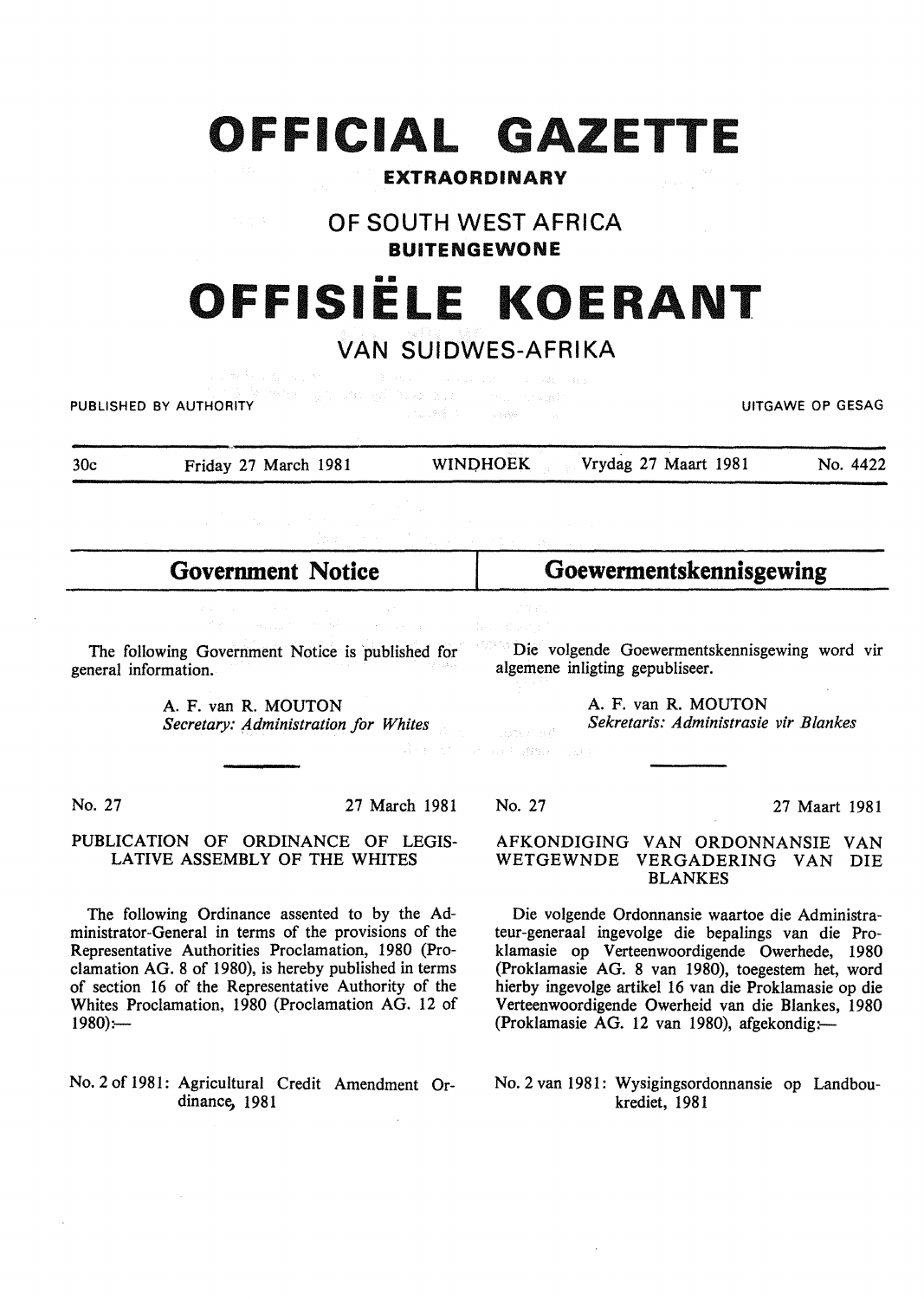**Ordinance** No.2 of 1981

#### AGRICULTURAL CREDIT AMENDMENT ORDINANCE, 1981

*(Assented to by Administrator-General on 26 March 1981 – Afrikaans text signed)* 

## ORDINANCE

23 y

To amend the Agricultural Credit Act, 1966, to provide that assistance may be rendered by the Agricultural Credit Board by way of subsidy.

BE IT ORDAINED by the Legislative Assembly of the Whites as follows:-

Amendment of section 10 of Act 28 of 1966, as substituted by section 2 of Act 45 of 1968 and amended by section *5* of Act 66 of 1970, section I of Act 15 of 1972 and section 1 of Act 9 of 1980.

1. Section 10 of the Agricultural Credit Act, 1966, is hereby amended by the substitution for paragraph (a) of subsection (1) of the following paragraph:

"(a) by way of a loan or subsidy, except a subsidy referred to in Item  $2(3)(a)$  of the Schedule to the Representative Authorities Proclamation, 1980 (Proclamation AG. 8 of 1980), for any purpose tending to safeguard or stimulate the farming industry;".

2. This Ordinance shall be called the Agricultural Credit Amendment Ordinance, 1981.

 $\Delta \sim \sqrt{10}$ 

 $\mathbb{E}[\mathbf{a}_{\mathbf{X}}^{(1)}] = \mathbf{a}_{\mathbf{X},\mathbf{X},\mathbf{X}}^{(1)} \mathbf{a}_{\mathbf{X},\mathbf{X}}^{(2)} \mathbf{a}_{\mathbf{X},\mathbf{X}}^{(1)}$ 太极, 计设计主主题

Short title.

如果 的复数人名 人名英格兰人姓氏尼亚的变体 医心包 

and the co

网络金钱 不精 做 自我的复数形式 最高级人

 $\begin{split} \mathcal{L}^{(1)}(1) &= \mathcal{L}^{(1)}(1) + \mathcal{L}^{(2)}(1) + \mathcal{L}^{(3)}(1) + \mathcal{L}^{(4)}(1) + \mathcal{L}^{(5)}(1) \\ &= \mathcal{L}^{(1)}(1) + \mathcal{L}^{(2)}(1) + \mathcal{L}^{(3)}(1) + \mathcal{L}^{(4)}(1) + \mathcal{L}^{(5)}(1) + \mathcal{L}^{(6)}(1) + \mathcal{L}^{(6)}(1) + \mathcal{L}^{(6)}(1) + \mathcal{L}^{(6)}(1) + \mathcal{$ 

经营销 电复原性电子

and in